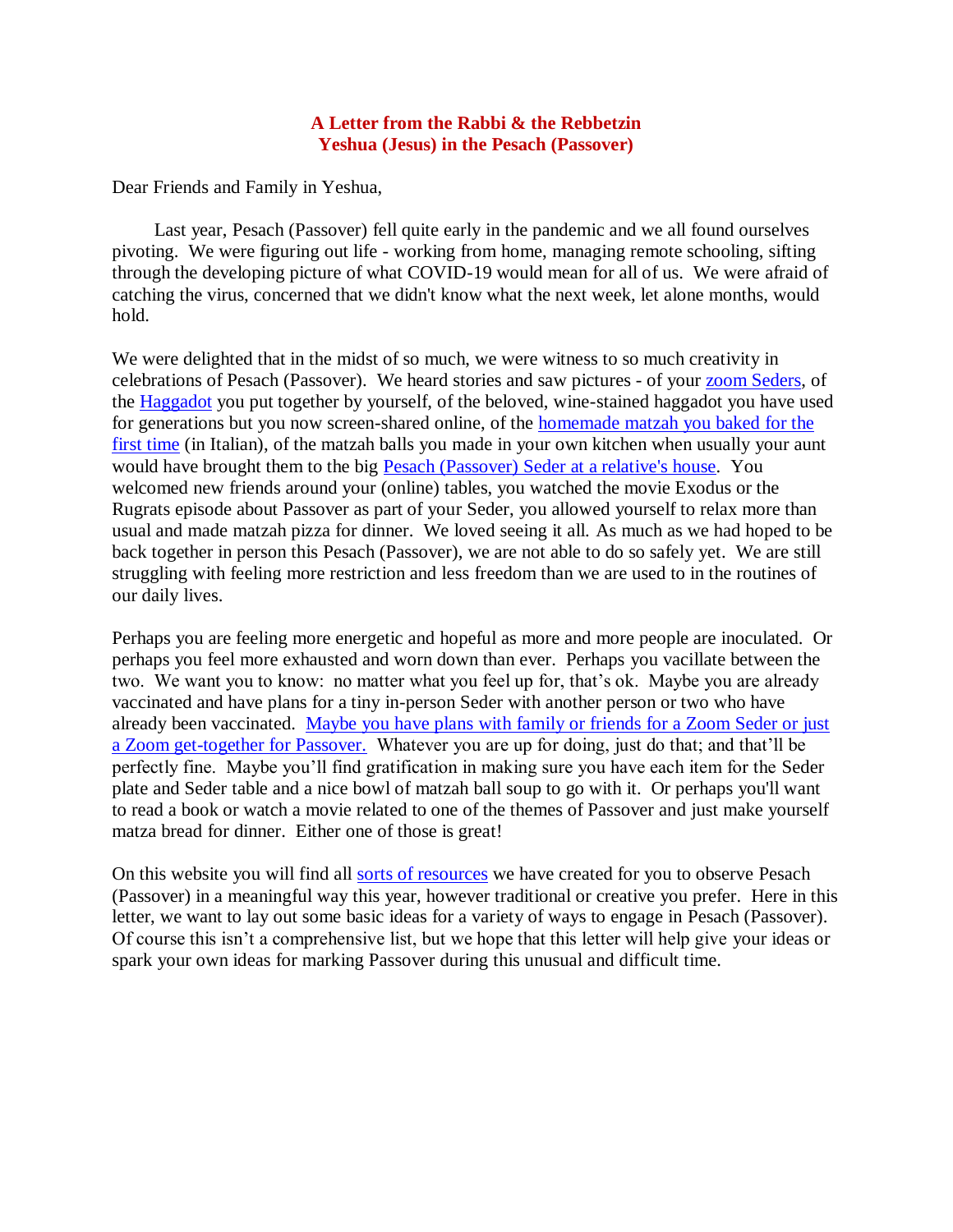Before Pesach (Passover)/Before the Seder:

One of the traditions of Pesach (Passover) is to do a very thorough [spring cleaning of your home,](https://villageofhopejusticeministry.files.wordpress.com/2020/04/cleaning-and-kashering-for-pesach-passover-pulizia-e-kasherizzazione-della-casa-per-pesach-pasqua-ebraica.pdf) sweeping away every crumb and speck of dust. No time like the present! Feel the link to generations of Jewish folks around the world who have scrubbed and washed at this time of year!

Go old school and write actual, physical letters to those you love and send them. Or propose to family and friends that you will each write to each other. Checking your mailbox will hold a happy anticipation!

As the afternoon wears on and the holiday approaches (on Saturday, March  $27<sup>th</sup>$  at 7.00PM (Italian Time), call (don't just text!) family and friends to wish them a happy Pesach (Passover). Also [join us](mailto:vohjm2013@gmail.com) on our Community **[Zoom Erev Pesach](mailto:vohjm2013@gmail.com)** (you can take a look at our [Seder Teaching](https://www.youtube.com/watch?v=1c1HySWdJGs&t=6s) from last year) on the  $27<sup>th</sup>$  March 2021 at 7.00PM (Italian Time)! We can't wait to see you and your family! [Write to us](mailto:vohjm2013@gmail.com) to receive the **Special Invitation [to our Zoom Erev Pesach 2021](mailto:vohjm2013@gmail.com)**!

Pick out a couple books and/or movies related to the themes of Pesach (Passover) (or including at least one scene of a Pesach (Passover Seder) to enjoy during the holiday. Make sure to order them online in advance so you're ready!

Make yourself a playlist (on Spotify or iTunes or whoever you keep your music) for Pesach (Passover). Look up songs related to freedom, journey (perhaps the band Journey?), springtime.

Find 2-3 [Pesach \(Passover\)](https://villageofhopejusticeministry.org/jewish-recipes-ricette-ebraiche/) recipes to try out during the holiday. Enjoy (?) the challenge of locating the ingredients you need, or finding a recipe involving ingredients you already have.

## Solo Seder

Read a good Jewish book, or book related to the themes of Pesach (Passover). [Let us know if](mailto:vohjm2013@gmail.com)  you want [suggestions!](mailto:vohjm2013@gmail.com)

Watch a Jewish movie, or a movie related to the themes of Pesach (Passover). [Again, let us](mailto:vohjm2013@gmail.com)  [know if you want suggestions!](mailto:vohjm2013@gmail.com)

Take TikTok/Social Media by storm and create a 1-minute, postable video reenactment of the Pesach (Passover) story.

"Lean In" to reclining (get it?) during the **Pesach (Passover) Seder** and flip through the [Haggadah](https://villageofhopejusticeministry.files.wordpress.com/2018/04/messianic-passover-haggadah-in-english.pdf) while lying on the couch or in bed. Or dig even further into the spirit of freedom from physical labor and do some relaxing yoga or soak in the tub with a glass of wine (or 4?) or whatever your preferred beverage may be.

Write little notes to yourself on small post-it notes or other paper and hide them all over your home. Make sure to hide enough that it will be difficult to locate all of them later, so many that you will still be finding them for weeks or months to come. It's like an Afikoman hunt that lasts all year!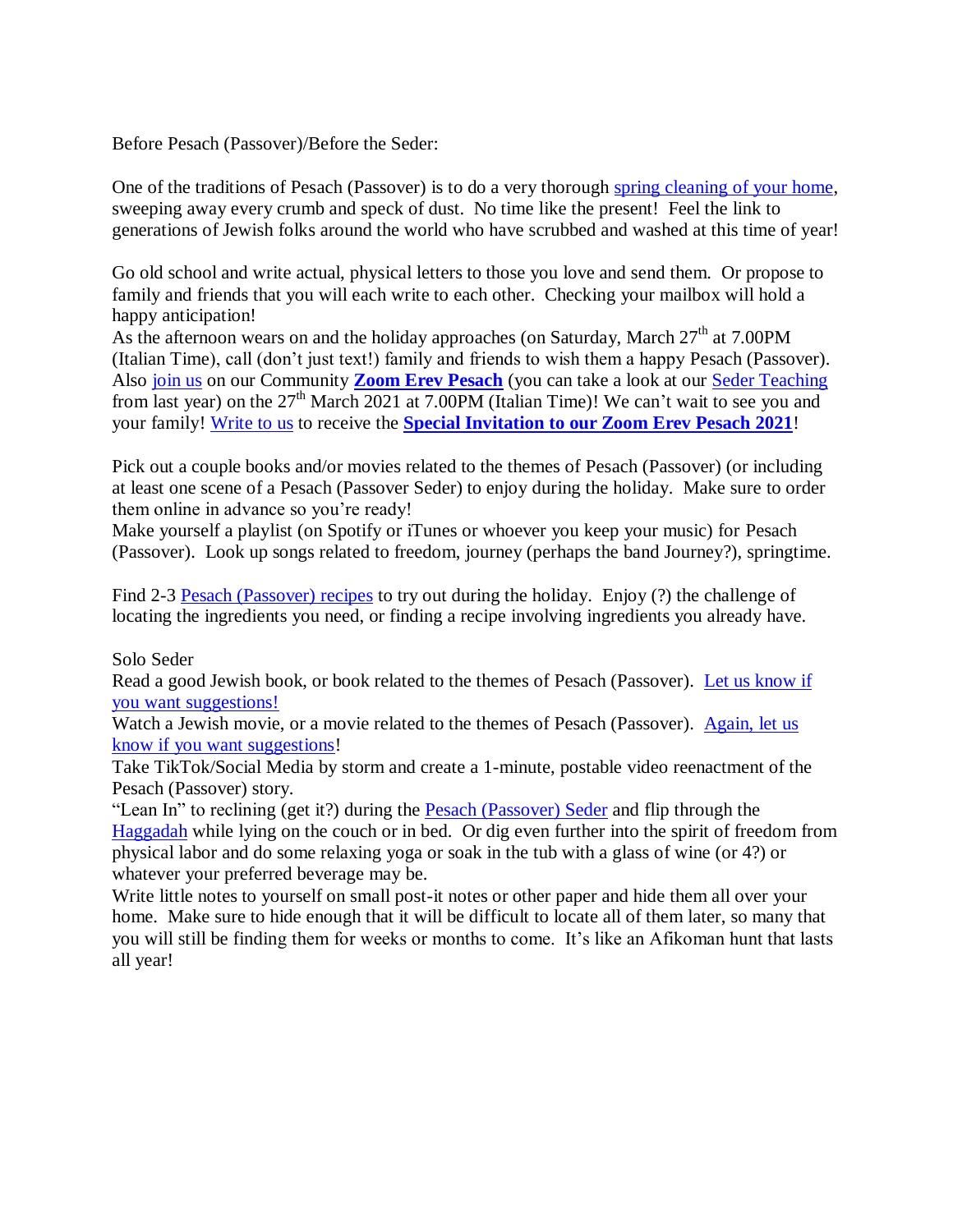## Tiny Seder

Most of the above ideas (for "Solo Seder") would also work quite well for a Tiny Seder! Decide together that you will each bring at least one difficult/complex question or challenging topic to be discussed over dinner. Bonus points if it is based in/relates to Pesach (Passover) or involves themes pertinent to Pesach (Passover) or the Seder.

Hide each other's' cell phones instead of the Afikoman (unless you'll be connecting with family or friends who are far away by utilizing those devices!) and see how present you can truly be together!

Take turns serving each other and pouring each other's' wine. On Pesach (Passover), no one is a slave and everyone should be waited on!

At the time when you open the door for Elijah – or if you're not doing an official Seder, whenever some stars come out – take a leisurely walk around your neighborhood. You could even plan in advance to toast neighbors with a l'chaim (from a socially distant, acceptable distance) at a certain time!

Read a good Jewish book/watch a good Jewish move – or on Pesach (Passover)/Seder-related themes – in advance of Pesach (Passover) and discuss the book or movie over dinner. (Or each person at your tiny Seder could read/watch a different one and be prepared to share and discuss each of those.)

Dramatize the Pesach Seder. Come up with different styles or voices or ways in which to share the story of Pesach (Passover) and take turns picking and reading or reenacting based on whatever you pick. (Read it in the voice of bugs bunny, tell the story from Pharaoh's perspective, modernize it to the Pesach (Passover) story written by Quentin Tarantino, decide which actors would be best to play each character in the story.)

Play "The Phrase That Pays." Everyone writes down a funny or silly phrase, folds up the papers, and then everyone picks one out of a hat/bowl. Keep your selected phrase a secret and each person must incorporate the phrase naturally into the conversation around the Seder table. By the end of the meal, decide who did it best!

Study something together. (We'll be sending out study and discussion materials in the coming days!)

## Zoom/FaceTime/Skype Seder

Plan to do a [virtual Seder](https://www.youtube.com/watch?v=1c1HySWdJGs&t=6s) "salon," where everyone brings a song, story, poem (or piece of art or meditation or whatever you come up with) related to the Seder or to the themes of the Pesach (Passover) story. Share and discuss!

Assign everyone different parts of the Seder to lead from whatever [Haggadah](https://villageofhopejusticeministry.files.wordpress.com/2018/04/messianic-passover-haggadah-in-english.pdf) or source they prefer, and however creatively they wish. It'll be eclectic and fun!

Each household represented on the video call hides their own Afikoman. Then over zoom, the others have to direct you to look in different places in your own home until they figure out where you've hidden it!